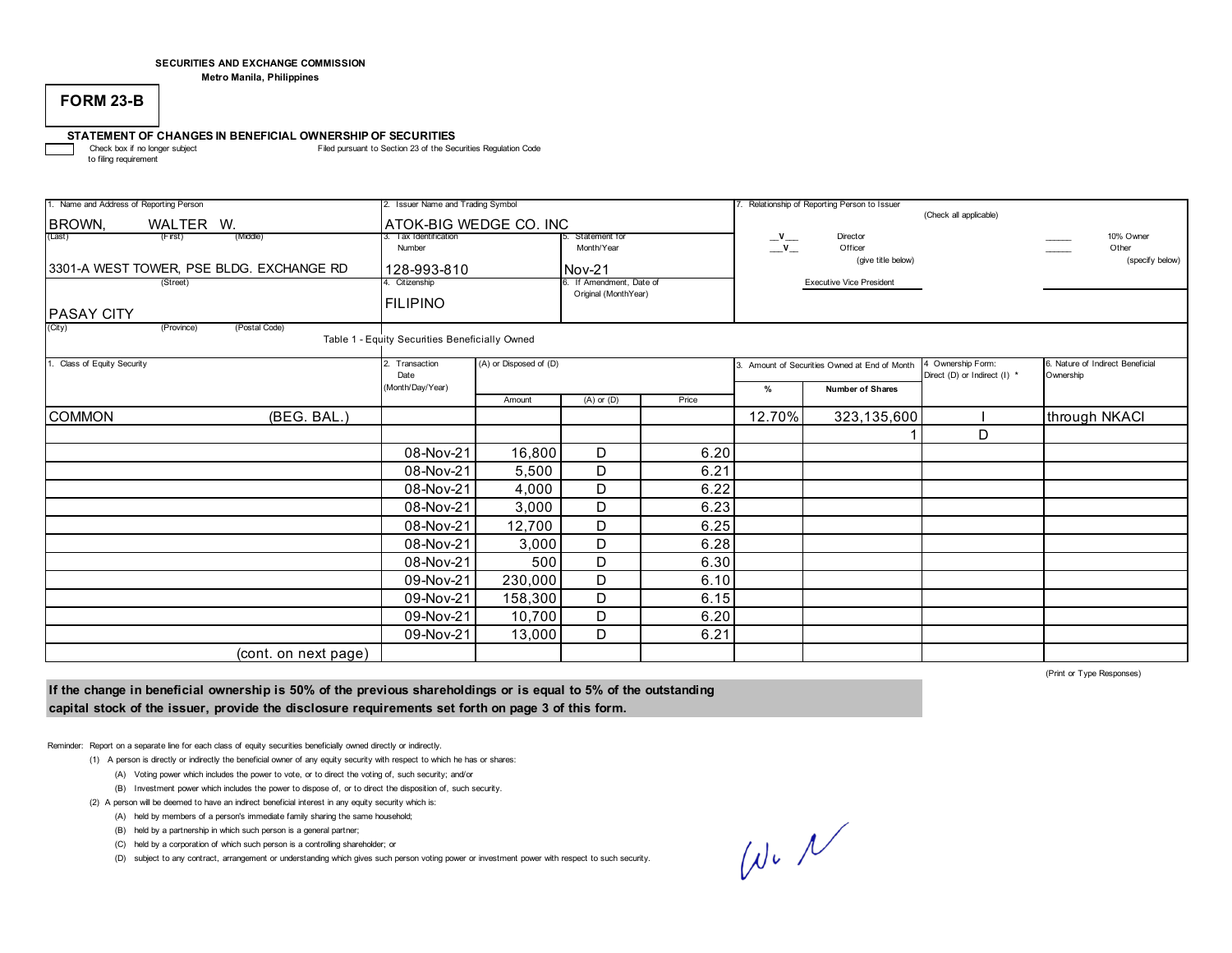## **SECURITIES AND EXCHANGE COMMISSION**

**Metro Manila, Philippines**

# **FORM 23-B**

Г

**STATEMENT OF CHANGES IN BENEFICIAL OWNERSHIP OF SECURITIES**<br>
Filed pursuant to Section 23 of the Sec Filed pursuant to Section 23 of the Securities Regulation Code

to filing requirement

| 1. Name and Address of Reporting Person<br>2. Issuer Name and Trading Symbol |                                                |        |                                                  |       | Relationship of Reporting Person to Issuer |                                               |                              |                                  |  |  |
|------------------------------------------------------------------------------|------------------------------------------------|--------|--------------------------------------------------|-------|--------------------------------------------|-----------------------------------------------|------------------------------|----------------------------------|--|--|
|                                                                              |                                                |        |                                                  |       | (Check all applicable)                     |                                               |                              |                                  |  |  |
| BROWN,<br>WALTER W.                                                          | ATOK-BIG WEDGE CO. INC                         |        |                                                  |       |                                            |                                               |                              |                                  |  |  |
| (Last)<br>(First)<br>(Middle)                                                | 3. Tax Identification<br>Number                |        | Statement for<br>Month/Year                      |       | $\frac{-v}{-v}$                            | Director<br>Officer                           |                              | 10% Owner<br>Other               |  |  |
|                                                                              |                                                |        |                                                  |       |                                            | (give title below)                            |                              | (specify below)                  |  |  |
| 3301-A WEST TOWER, PSE BLDG. EXCHANGE RD                                     | 128-993-810                                    |        | <b>Nov-21</b>                                    |       |                                            |                                               |                              |                                  |  |  |
| (Street)                                                                     | Citizenship                                    |        | 3. If Amendment, Date of<br>Original (MonthYear) |       |                                            | <b>Executive Vice President</b>               |                              |                                  |  |  |
|                                                                              | <b>FILIPINO</b>                                |        |                                                  |       |                                            |                                               |                              |                                  |  |  |
| PASAY CITY                                                                   |                                                |        |                                                  |       |                                            |                                               |                              |                                  |  |  |
| (City)<br>(Province)<br>(Postal Code)                                        |                                                |        |                                                  |       |                                            |                                               |                              |                                  |  |  |
|                                                                              | Table 1 - Equity Securities Beneficially Owned |        |                                                  |       |                                            |                                               |                              |                                  |  |  |
| Class of Equity Security<br>(A) or Disposed of (D)<br>2. Transaction         |                                                |        |                                                  |       |                                            | 3. Amount of Securities Owned at End of Month | 4 Ownership Form:            | 6. Nature of Indirect Beneficial |  |  |
|                                                                              | Date<br>(Month/Day/Year)                       |        |                                                  |       |                                            |                                               | Direct (D) or Indirect (I) * | Ownership                        |  |  |
|                                                                              |                                                | Amount | $(A)$ or $(D)$                                   | Price | %                                          | Number of Shares                              |                              |                                  |  |  |
| (cont.)                                                                      | 09-Nov-21                                      | 400    | D                                                | 6.24  |                                            |                                               |                              |                                  |  |  |
|                                                                              | 10-Nov-21                                      | 10,000 | D                                                | 6.05  |                                            |                                               |                              |                                  |  |  |
|                                                                              | 10-Nov-21                                      | 3,000  | D                                                | 6.09  |                                            |                                               |                              |                                  |  |  |
|                                                                              | 10-Nov-21                                      | 10,000 | D                                                | 6.20  |                                            |                                               |                              |                                  |  |  |
| (END. BAL.)                                                                  |                                                |        |                                                  |       | 12.68%                                     | 322,654,700                                   |                              | through NKACI                    |  |  |
|                                                                              |                                                |        |                                                  |       |                                            |                                               | D                            |                                  |  |  |
|                                                                              |                                                |        |                                                  |       |                                            |                                               |                              |                                  |  |  |
|                                                                              |                                                |        |                                                  |       |                                            |                                               |                              |                                  |  |  |
|                                                                              |                                                |        |                                                  |       |                                            |                                               |                              |                                  |  |  |
|                                                                              |                                                |        |                                                  |       |                                            |                                               |                              |                                  |  |  |
|                                                                              |                                                |        |                                                  |       |                                            |                                               |                              |                                  |  |  |
|                                                                              |                                                |        |                                                  |       |                                            |                                               |                              |                                  |  |  |
|                                                                              |                                                |        |                                                  |       |                                            |                                               |                              |                                  |  |  |
|                                                                              |                                                |        |                                                  |       |                                            |                                               |                              |                                  |  |  |
|                                                                              |                                                |        |                                                  |       |                                            |                                               |                              |                                  |  |  |

(Print or Type Responses)

**If the change in beneficial ownership is 50% of the previous shareholdings or is equal to 5% of the outstanding capital stock of the issuer, provide the disclosure requirements set forth on page 3 of this form.**

Reminder: Report on a separate line for each class of equity securities beneficially owned directly or indirectly.

- (1) A person is directly or indirectly the beneficial owner of any equity security with respect to which he has or shares:
	- (A) Voting power which includes the power to vote, or to direct the voting of, such security; and/or
	- (B) Investment power which includes the power to dispose of, or to direct the disposition of, such security.
- (2) A person will be deemed to have an indirect beneficial interest in any equity security which is:

(A) held by members of a person's immediate family sharing the same household;

- (B) held by a partnership in which such person is a general partner;
- (C) held by a corporation of which such person is a controlling shareholder; or

(D) subject to any contract, arrangement or understanding which gives such person voting power or investment power with respect to such security.

 $\omega \sim 1$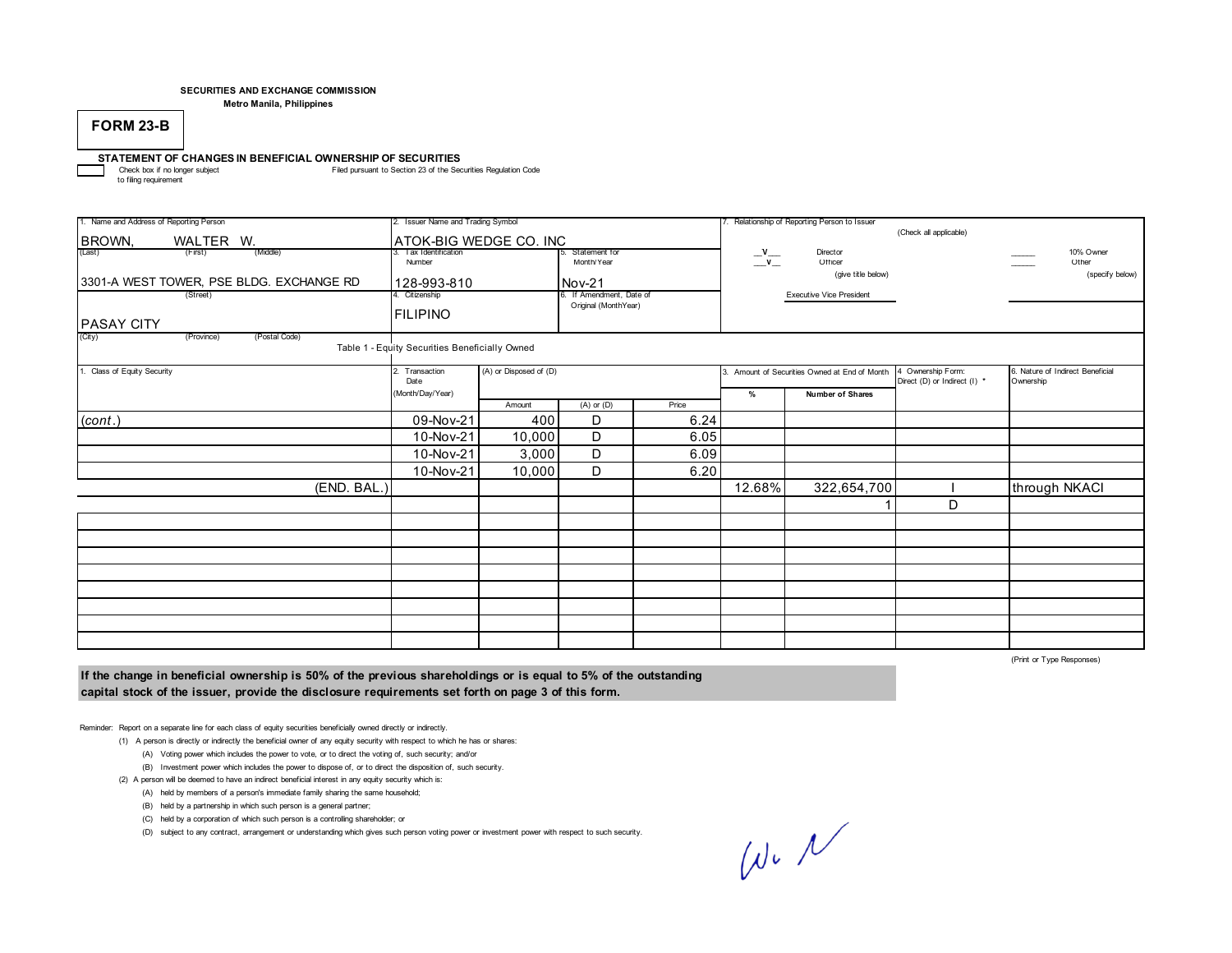# **FORM 23-B** (continued) **Table II - Derivative Securities Acquired, Disposed of, or Beneficially Owned (e.g., warrants, options, convertible securities)**

| Derivative Security | 2. Conversion or<br><b>Exercise Price</b><br>of Derivative<br>Security | Transaction<br>3.<br>Date<br>(Month/Day/Yr) | 4. Number of Derivative Securities<br>Acquired (A) or Disposed of (D) |                | 5. Date<br>Exercisable and<br><b>Expiration Date</b><br>(Month/Day/Year) |                    | 6. Title and Amount of<br><b>Underlying Securities</b> |                                  | 7. Price of<br>Derivative<br>Security | 8. No. of<br>Derivative<br>Securities<br>Beneficially<br>Owned at | 9. Owner-<br>ship Form<br>of Derivative<br>Security;<br>Direct (D) | 10. Nature<br>of Indirect<br>Beneficial<br>Ownership |
|---------------------|------------------------------------------------------------------------|---------------------------------------------|-----------------------------------------------------------------------|----------------|--------------------------------------------------------------------------|--------------------|--------------------------------------------------------|----------------------------------|---------------------------------------|-------------------------------------------------------------------|--------------------------------------------------------------------|------------------------------------------------------|
|                     |                                                                        |                                             | Amount                                                                | $(A)$ or $(D)$ | Date Exercisable                                                         | Expiration<br>Date | Title                                                  | Amount or<br>Number<br>of Shares |                                       | End of<br>Month                                                   | <b>or</b><br>Indirect (I) *                                        |                                                      |
|                     |                                                                        |                                             |                                                                       |                |                                                                          |                    |                                                        |                                  |                                       |                                                                   |                                                                    |                                                      |
|                     |                                                                        |                                             |                                                                       |                |                                                                          |                    |                                                        |                                  |                                       |                                                                   |                                                                    |                                                      |
|                     |                                                                        |                                             |                                                                       |                |                                                                          |                    |                                                        |                                  |                                       |                                                                   |                                                                    |                                                      |
|                     |                                                                        |                                             |                                                                       |                |                                                                          |                    |                                                        |                                  |                                       |                                                                   |                                                                    |                                                      |
|                     |                                                                        |                                             |                                                                       |                |                                                                          |                    |                                                        |                                  |                                       |                                                                   |                                                                    |                                                      |
|                     |                                                                        |                                             |                                                                       |                |                                                                          |                    |                                                        |                                  |                                       |                                                                   |                                                                    |                                                      |
|                     |                                                                        |                                             |                                                                       |                |                                                                          |                    |                                                        |                                  |                                       |                                                                   |                                                                    |                                                      |
|                     |                                                                        |                                             |                                                                       |                |                                                                          |                    |                                                        |                                  |                                       |                                                                   |                                                                    |                                                      |
|                     |                                                                        |                                             |                                                                       |                |                                                                          |                    |                                                        |                                  |                                       |                                                                   |                                                                    |                                                      |
|                     |                                                                        |                                             |                                                                       |                |                                                                          |                    |                                                        |                                  |                                       |                                                                   |                                                                    |                                                      |
|                     |                                                                        |                                             |                                                                       |                |                                                                          |                    |                                                        |                                  |                                       |                                                                   |                                                                    |                                                      |

Explanation of Responses:

 $\omega \mathbin{\lrcorner} \mathcal{N}$ 

Date Dec 6 2021

Note: File **three (3**) copies of this form, one of which must be manually signed. Attach additional sheets if space provided is insufficient.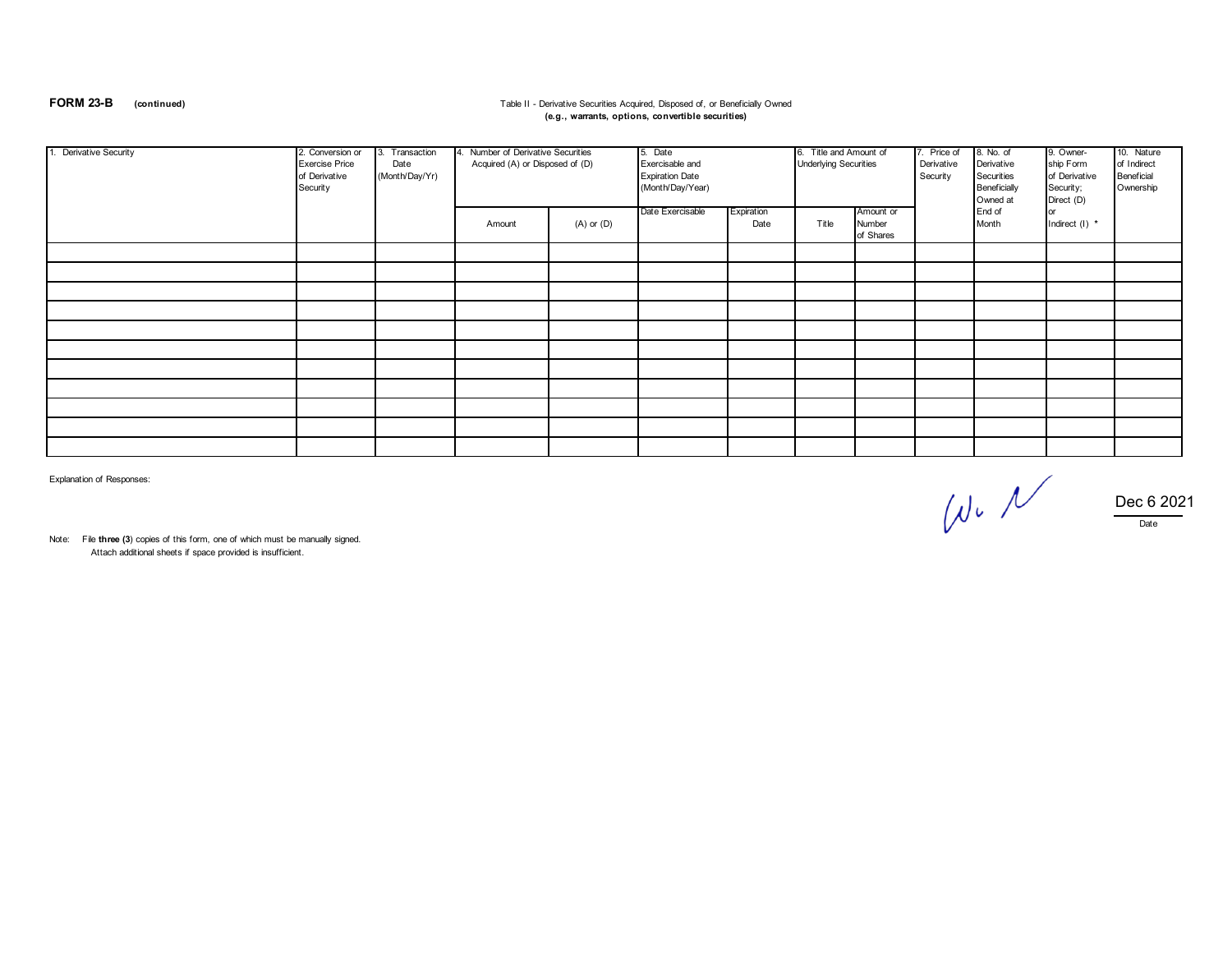#### **Item 1. Security and Issuer**

State the title of the class of equity securities to which this Form relates and the name and address of the principal executive offices of the issuer of such securities.

### **Item 2. Identity and Background**

If the person filing this Form is a corporation, partnership, syndicate or other group of persons, state its name, the province, country or other place of its organization, its principal business, the address of its principal office and the information required by (d) and (e) of this Item. If the person filing this statement is a natural person, provide the information specified in (a) through (f) of this Item with respect to such person(s).

- a. Name;
- b. Residence or business address;

c. Present principal occupation or employment and the name, principal business and address of any corporation or other organization in which such employment is conducted;

d. Whether or not, during the last five years, such person has been convicted in a criminal proceeding (excluding traffic violations or similar misdemeanors) and, if so, give the dates, nature of conviction, name and location of court, any penalty imposed, or other disposition of the case;

- e. Whether or not, during the last five years, such person was a party to a civil proceeding of a judicial or administrative body of competent jurisdiction, domestic or foreign, and as a result of such proceeding was or is subject to any order, judgment or decree, not subsequently reversed, suspended or vacated, permanently or temporarily enjoining, barring, suspending or otherwise limiting involvement in any type of business, securities, commodities or banking; and
- f. Citizenship.

#### **Item 3. Purpose of Transaction**

State the purpose or purposes of the acquisition of securities of the issuer. Describe any plans or proposals which the reporting persons may have which relate to or would result in:

- a. The acquisition by any person of additional securities of the issuer, or the disposition of securities of the issuer;
- b. An extraordinary corporate transaction, such as a merger, reorganization or liquidation, involving the issuer or any of its subsidiaries;
- c. A sale or transfer of a material amount of assets of the issuer or of any of its subsidiaries;
- d. Any change in the present board of directors or management of the issuer, including any plans or proposals to change the number or term of directors or to fill any existing vacancies on the board;
- e. Any material change in the present capitalization or dividend policy of the issuer;
- f. Any other material change in the issuer's business or corporate structure;
- g. Changes in the issuer's charter, bylaws or instruments corresponding thereto or other actions which may impede the acquisition of control of the issuer by any person
- h. Causing a class of securities of the issuer to be delisted from a securities exchange;
- i. Any action similar to any of those enumerated above.

#### **Item 4. Interest in Securities of the Issuer**

- a. State the aggregate number and percentage of the class of securities identified pursuant to Item 1 beneficially owned (identifying those shares which there is a right to acquire within thirty (30) days from the date of this report) by each person named in Item 2. The abovementioned information should also be furnished with respect to persons who, together with any of the persons named in Item 2, comprise a group.
- b. For each person named in response to paragraph (a), indicate the number of shares as to which there is sole power to vote or to direct the vote, shared power to vote or to direct the vote, sole or shared power to dispose or to direct the disposition. Provide the applicable information required by Item 2 with respect to each person with whom the power to vote or to direct the vote or to dispose or direct the disposition is shared.
- c. Describe any transaction in the class of securities reported on that were effected during the past sixty (60) days by the persons named in response to paragraph (a). The description shall include, but not necessarily be limited to: (1) the identity of the person who effected the transaction; (2) the date of the transaction; (3) the amount of securities involved; (4) the price per share or unit; and (5) where or how the transaction was effected.
- d. If any other person is known to have the right to receive or the power to direct the receipt of dividends from, or the proceeds from the sale of such securities, a statement to that effect should be included in response to this Item and, if such interest relates to more than five (5%) percent of the class, such person should be identified.
- e. If the filing is an amendment reflecting the fact that the reporting person has ceased to be the beneficial owner of more than five (5**%**) percent of the class of securities, state the date on which such beneficial ownership was reduced.

#### **Item 5. Contracts, Arrangements, Understandings or Relationships with Respect to Securities of the Issuer**

Describe any contract, arrangement, understanding or relationship among the person named in Item 2 and between such persons and any person with respect to any securities of the issue, including but not limited to transfer or voting of any of the securities, finder's fees, joint ventures, loan or option arrangements, puts or calls, guarantees of profits, division of profits or loss, or the giving or withholding of proxies, naming the person with whom such contracts, arrangements, understandings or relationships have been entered into. Include such information for any of the securities that are pledged or otherwise subject to a contingency the occurrence of which would give another person voting power or investment power over such securities except that disclosure of standard default and similar provisions contained in loan agreements need not be included.

### **Item 6. Material to be Filed as Exhibits**

- Copies of all written agreements, contracts, arrangements, understandings, plans or proposals relating to:
- a. the acquisition of issuer control, liquidation, sale of assets, merger, or change in business or corporate structure or any other matter as disclosed in Item 3; and
- b. the transfer or voting of the securities, finder's fees, joint ventures, options, puts, calls, guarantees of loans, guarantees against losses or the giving or withholding of any proxy as disclosed in Item 5.

After reasonable inquiry and to the best of my knowledge and belief, I certify that the information set forth in this Report is true, complete and accurate This report is signed in the City of ...**.Makati.**.. ...December 6, 2021, 2021.

By: .......................................................…

(Signature of Reporting Person)

**WALTER W. BROWN/***Executive Vice President* (Name/Title)